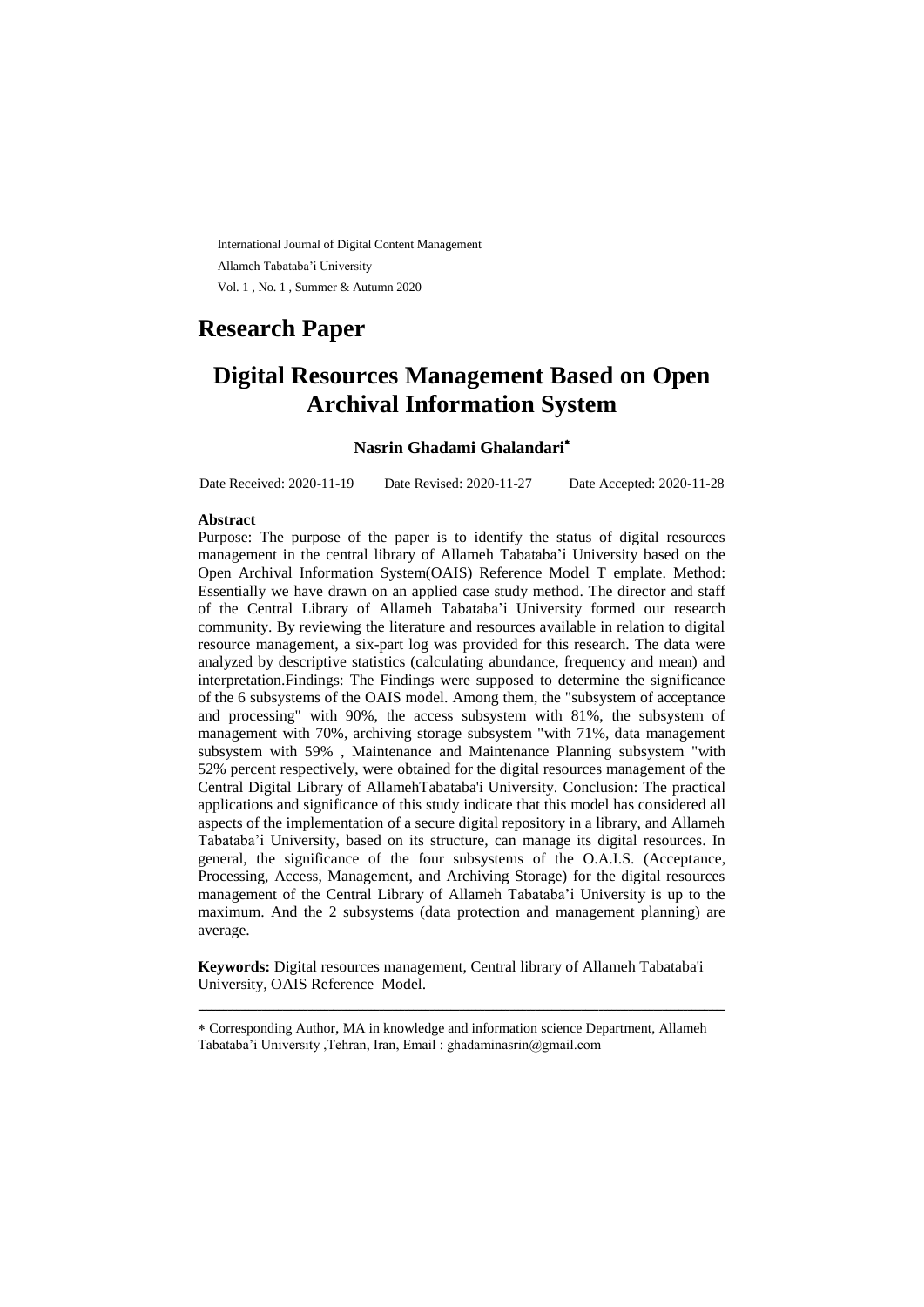#### **Introdution:**

The management of information resources is a concept that, although relatively interdeciplinary, is mainly used by three groups of specialists, including experts in information science, management professionals, and information management professionals (MIS). However, it is itself a speciality in the field of management and MIAs. Information resource management looks at "information" as valuable assets and independent from the organization (like other resources, such as financial, human, etc.). It is natural that each source has cost and value and needs management. The reason behind this outlook is the abundance of information and the need for it for any kind of decision-making process. . Access to information can lead to strength and wealth and create a competitive advantage in business. Therefore, information resource management looks at "information" as a strategic asset and aims to provide the right person with the right information about the quality (or relevant information, accurate, complete, clear and upto-date) at the right time and place. In other words, the key issue in managing information resources is: " What information is being obtained, at what cost, and to whom does it transfer?" The management of information sources is somewhat synonymous with knowledge management and these two terms are used interchangeably. Sometimes information resource management is also considered an information audit, and sometimes information audit, i.e., identification and analysis of information resources, is considered as one of the sources of information management processes (JamaliMahmui, 2009 and Zahedi , 2015).In recent years, as many information centers and libraries have digitized their resources, with the advent of new information technology every day various standard storage formats have been created, and old hardware and software have replaced its hardware and software, and This has created a major challenge in long-term access to digital content, so digital lifecycle processes that have a long-term protection and access to one of its parts are important (Samiee, andet.al,2010).

Many of the world's libraries and archives have used the Open Archival Information System (OAIS) ReferenceModel to correctly implement the digital life cycle in their digital libraries and archives, a reference standard, the official standard in the cycle of information . Information circulation in the digital environment was approved by the International Organization for Standardization (ISO) in 2003 under the standard number 14727. The system is an archive that combines the organization of the individual and system, which is responsible for the protection of information and It has been made available to a specific community (Alison, 2006:CCSDS, 2002; Samiei, 2013). This system is one LEGO or the overall framework for building and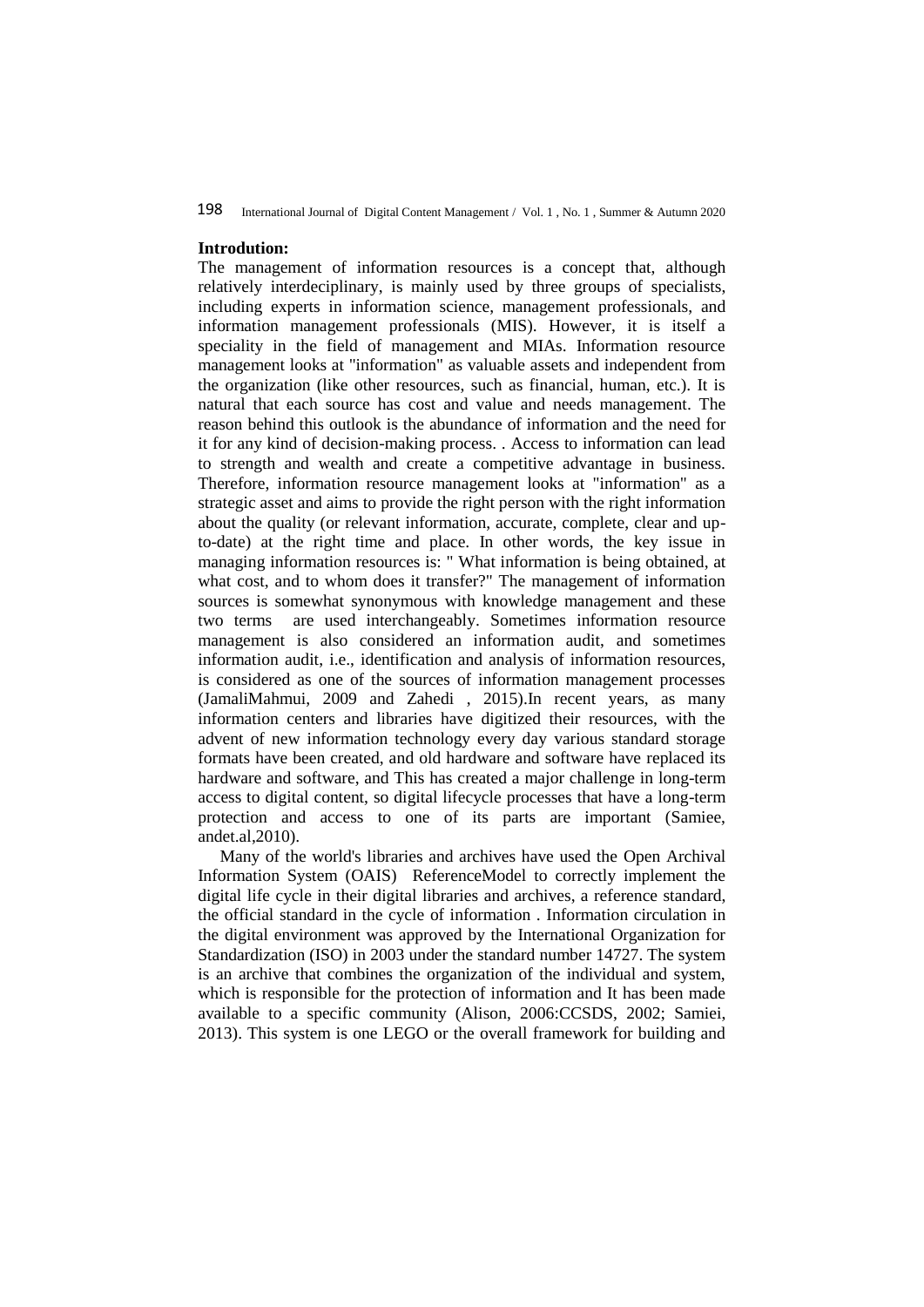maintaining a digital repository of secure digital information for long-term protection and access to digital material (Samiei, 2011; Samiei, 2013).

Many projects have been carried out abroad in the application of this standard model. Like the The National Information infrastructure and preservation program (NDIIPP), with the Digital Information Archival System (DIAS), Digital - preservation-oriented projects such as CEDARS in England, Preserving and Accessing Networked Documentary Resources of Australia (PANDORA)in Australia, the National Library of the Netherlands for information and maintenance, In Australia, Networked European Deposit Library (NEDLIB) in European Union and The National Archives (TNA) and UK Data Archive (UKDA)in the England and other national parliaments use the OAIS Reference Model for the protection of their digital resources (Rasouli and Samiei, 2012; Samiei, 2011;Beedham and et.al, 2004). Also, Samiei (2011), Samiei and et.al, (2010) Lee (2005); Alison (2006); Nordland (2007), ,And McDonald's (2014), both inside and outside the country, specifically examine the concept implications and use of digital resources management in digital libraries and archives (Norland, 2007; Alison, 2006; Mac Donalds, 2014; Lee, 2005; Samiei and et.al, 2010).

Given the importance of the information resources available at AllamehTabataba'i University's Digital Library and the need for uniformity in management, protection, rapid access to information and easy retrieval, it is necessary to have a model for achieving these goals. Since until now, a research on the management of information resources of the digital library of AllamehTabataba'i University has not been conducted based on the OAIS Reference Model, the issue that will be studied in this paper is the review of the OAIS Reference Model Assessment of information resources management in 6 sub-systems of acceptance and processing, archival storage, data management of, Leadership, Protection and Achievement Program, Digital Library of AllamehTabataba'i University. For this purpose, the present research will be carried out to answer the following questions: 1-Which of the elements in the ingest section is the OAIS Reference Model?

Is it important to manage the digital resources of Central Library of *Allameh Tabataba'i* University?

- 2- Which of the archive storage section elements, the reference model of the OAIS, is important for managing the digital resources of the central library of *Allameh Tabataba'i* University?
- 3- Which of the data management section elements, the OAIS Reference Model, is important for digital library management at *Allameh Tabataba'i* University?
- 4-Which element of the management section, the reference model of the OAIS, is important for managing the digital resources of the Central Library of *Allameh Tabataba'i* University?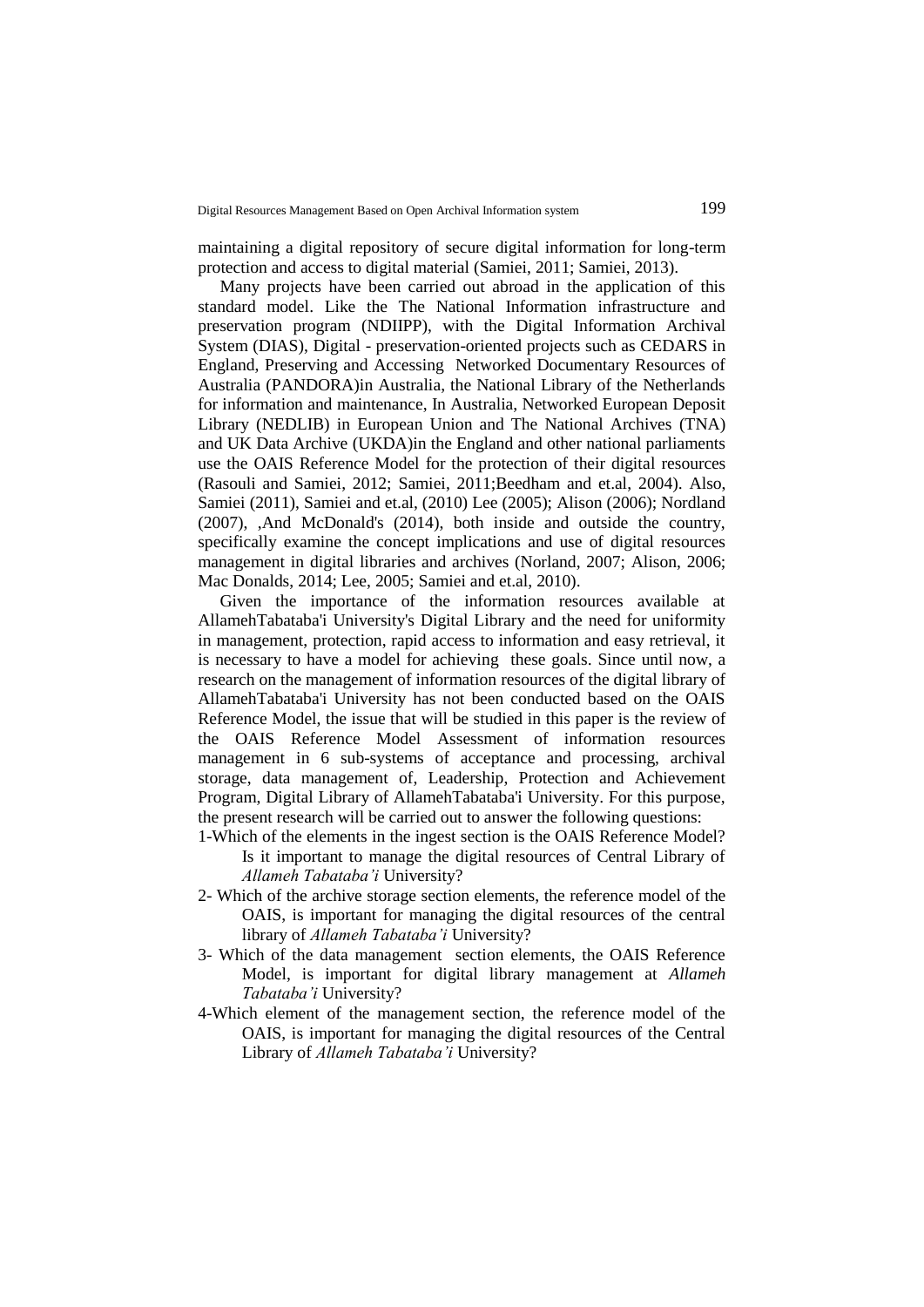- 5- Which elements of the preservation and management planning section, the OAIS Reference Model, is important for digital library management at AllamehTabataba'i University?
- 6- Which elements of the Access section, the reference model of the OAIS, is important for managing the digital resources of the central library of *Allameh Tabataba'i* University?

## **Method**

Since the results of this study can be used to manage the digital resources of Allameh Tabataba'i central library, the research is of a practical nature and is a case study in terms of the method. We have used a case study method to analyze the importance of each element of the OAIS model for managing digital resources of the central library of Allameh Tabataba'i.

The statistical population of this research includes the director and staff of the Allameh Tabataba'i Central Library. The total number is 11. All members of the community are experts in the field of library science and information science. And given that the check list consists of 6 main sections, each section is answered by the staff associated with the same department in order to determine the importance of each option for the management of digital resources of the central library of Allameh Tabataba'i .The analysis of the findings was done with descriptive statistics (frequency, frequency percentage, mean).

### **Findings**

**Question 1: Which of the elements in the ingest section is the reference model of the OAIS. Is it important to manage the digital resources of Central Library of** *Allameh Tabataba'i* **University?**

The subsystem of ingest consists of 5 subunits: units for accepting packet delivery data, controlling the quality of packet delivery information, generating a packet of archive information, generating information and descriptive metadata, synchronizing upgrades.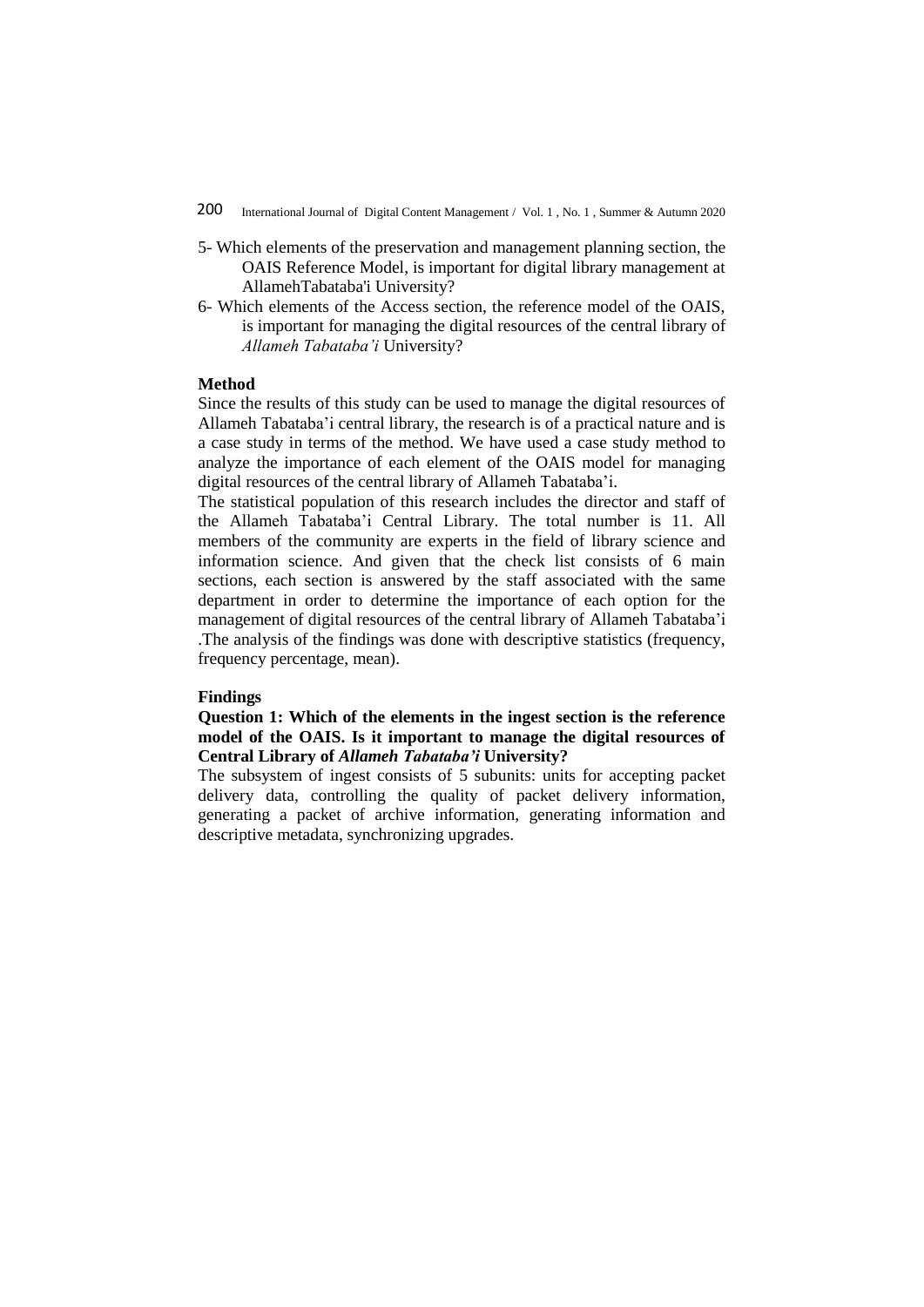

**Figure 1. Components of the subsystem of ingest**

In response to the first question that considers the importance of the ingest subsystem elements for managing the digital resources of Central AllamehTabataba'i's library, it should be noted that 30 of the questions raised in the subsystem of the ingest of 27 cases have been important. The most important are the "acceptance of packet information" and "information generation and descriptive metadata" units with (100%) and the least importance for the "production of archival package" with (75%). Meanwhile, it is important to "control the quality of packet delivery information" and "synchronize upgrades" with (80%).Also, among the issues raised in this subsystem are the criteria, the control of the packet of information delivered by the virus, the interaction of the unit to produce archive information packet with other system units to obtain additional information required; sending confirmation message after completing the transfer to the archive repository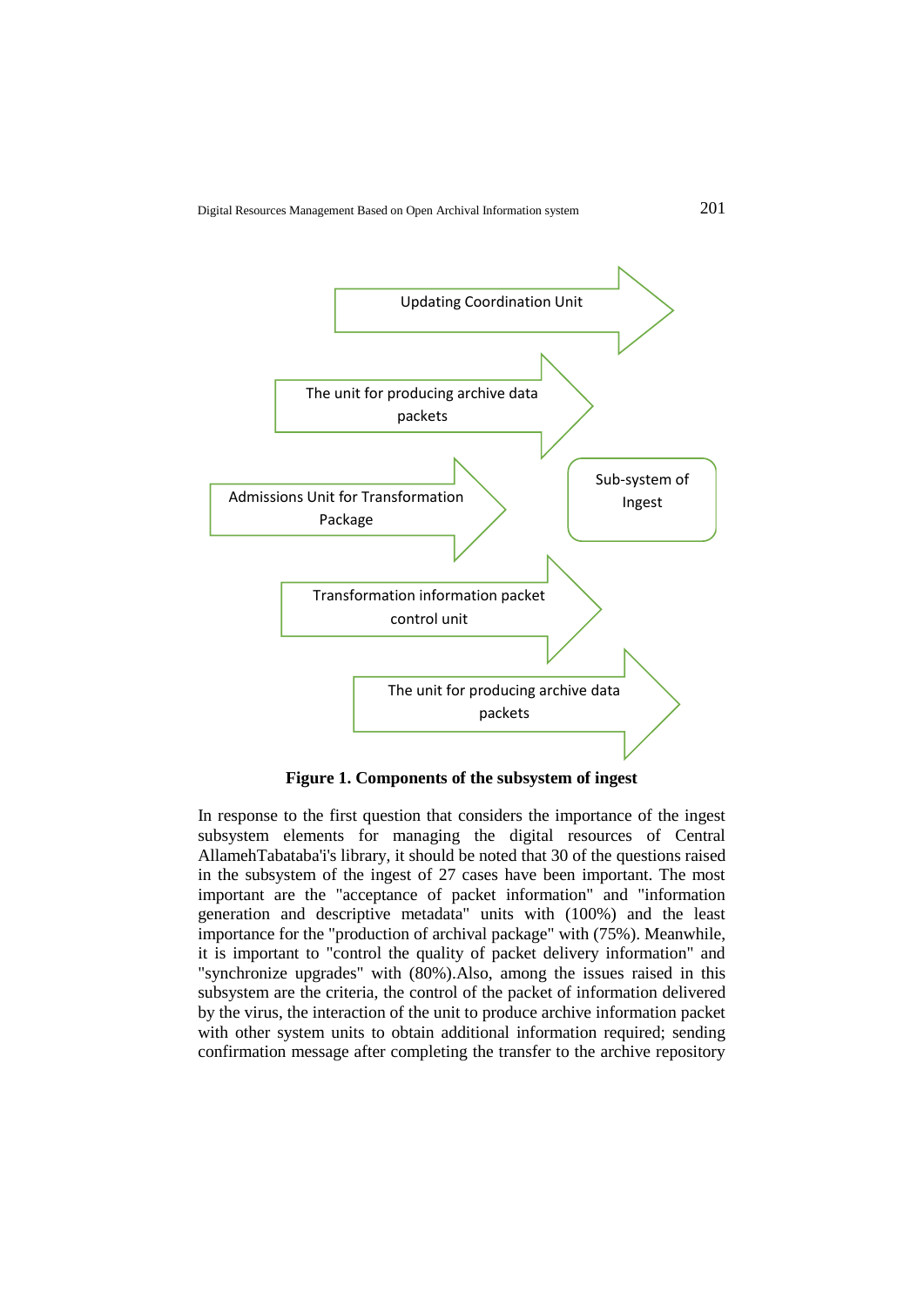was not considered. . Therefore, in general, the results show that 90% of the elements of the ingest subsystem based on the reference model of the UAIS for managing the digital resources of Central Library of Allameh Tabataba'i are important. The results of this research are important in terms of the importance of the elements of the ingest department with the researches Samiee (2011), Rasuli and Samiei (2012), Beedham and et.al (2004), Lee (2005), Alison (2006), Nordland (2007) .

| Sub-system of ingest             |      |                                          |                          |                                                            |          |                                                            |               |                                                                 |      |                                                                               |          |                            |  |
|----------------------------------|------|------------------------------------------|--------------------------|------------------------------------------------------------|----------|------------------------------------------------------------|---------------|-----------------------------------------------------------------|------|-------------------------------------------------------------------------------|----------|----------------------------|--|
| <b>Total</b><br>measuremel<br>nt |      | <b>Updating</b><br>Coordinati<br>on Unit |                          | The unit<br>for<br>producing<br>archive<br>data<br>packets |          | The unit<br>for<br>producing<br>archive<br>data<br>packets |               | Transform<br>ation<br>informatio<br>n packet<br>control<br>unit |      | <b>Admissions</b><br>Unit for<br><b>Transform</b> criteri<br>ation<br>Package |          | Sub<br>a                   |  |
| perce<br>ntage                   | ency | ntage                                    | ency                     | frequ   perce   frequ   perce   frequ  <br>ntage           | ency     | ntage                                                      | ency          | perce frequ perce frequ<br>ntage                                | ency | perce frequ<br>ntage                                                          | ency     | assess<br>ment's<br>result |  |
| 90%                              | 27   | 80%                                      | $\overline{\mathcal{A}}$ | 100%                                                       | 5        | 75%                                                        | $\mathcal{R}$ | 80%                                                             | 4    | 100%                                                                          | 11       | import<br>ant              |  |
| 10%                              | 3    | 20%                                      | 1                        | $0\%$                                                      | $\Omega$ | 25%                                                        | 1             | 20%                                                             | 1    | $0\%$                                                                         | $\theta$ | Not.<br>import<br>ant      |  |

**Table 1 shows the status of the subsystem of ingest**

# **Question 2: Which elements of the archival storage section at OAIS are important for the management of digital resources at central library of Allame university?**

Is it important to manage the digital resources of Central Library of Allameh Tabataba'i University? The archiving storage subsystem allows the storage, repair, maintenance and retrieval of archival packets. This subsystem consists of five sub-subsystems for receiving data, storage management hierarchy, media replacement, error control, recovery and recovery of damaged information and data provision.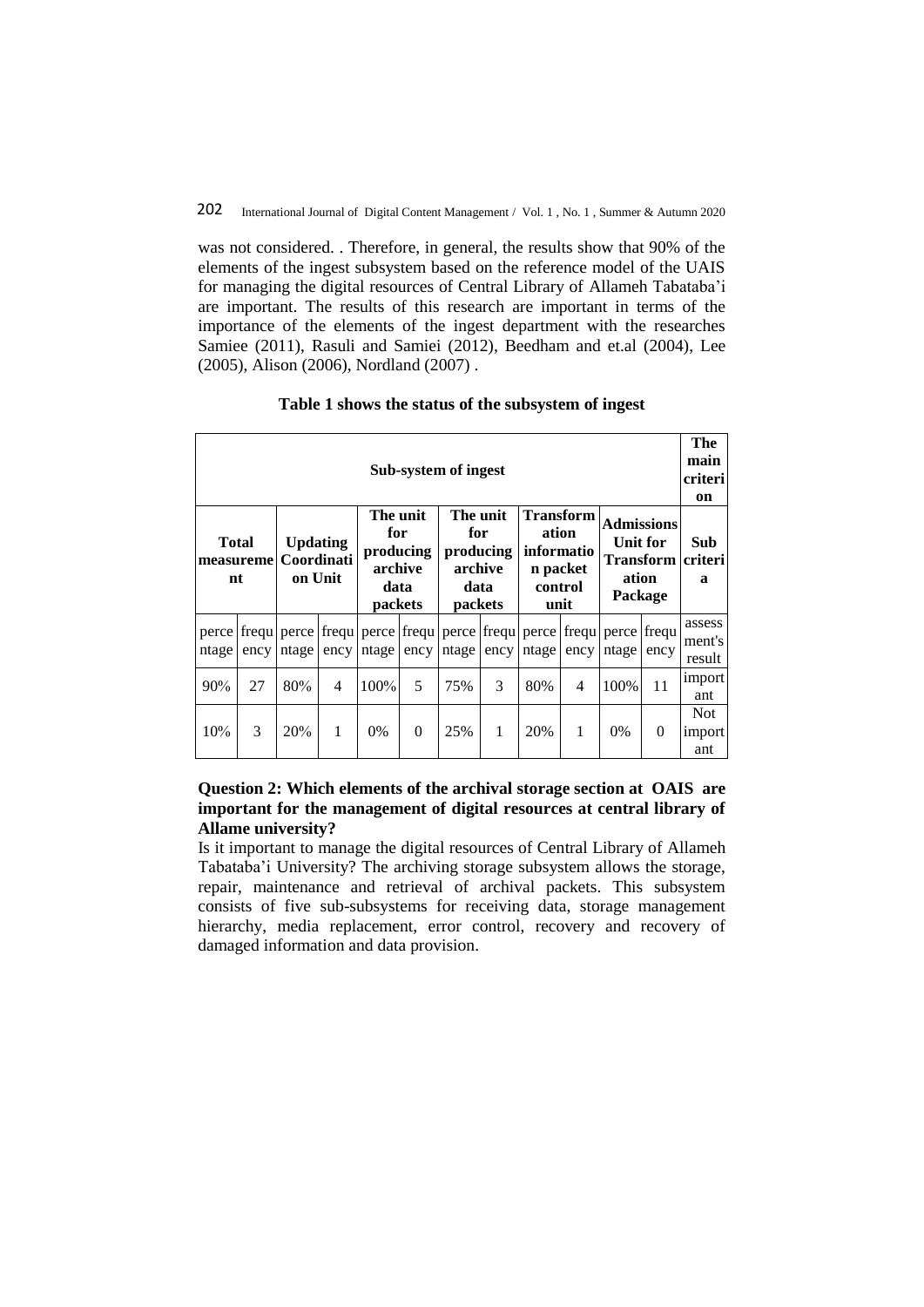Digital Resources Management Based on Open Archival Information system 203



**Figure 2. Archiving Subsystem Components**

The answer to the second fundamental question, which examines the importance of the archival storage subsystem elements for managing the digital resources of Allameh Tabataba'i 's central library, should be given noting that out of the 14 questions raised in the archive subsystem, 10 cases proved important. The most important are the "received" and "error control and damaged data recovery" units with (100%) and the least important one was"data provision" with (0%). Meanwhile, the "management of storage hierarchy" and "media substitution" are important (67%). Also, among the issues raised in this subsystem, ensuring the requirements for ensuring the appropriate level of archival information packets; updating the corresponding metadata; identifying requested archives; providing archival information packets for access to subsystem to distribute DIPs was not considered.Therefore, in general, the results show that 71% of the elements of the archiving subsystem based on the reference UAE reference model for managing the digital resources of Central Library of Allameh Tabataba'i are important.The results of this study are in line with the importance of the elements of the archival storage section in Samiee Research (2011), Rasuli and samiei (2012), Beedham et.al (2004), Lee (2005), Nordland (2007).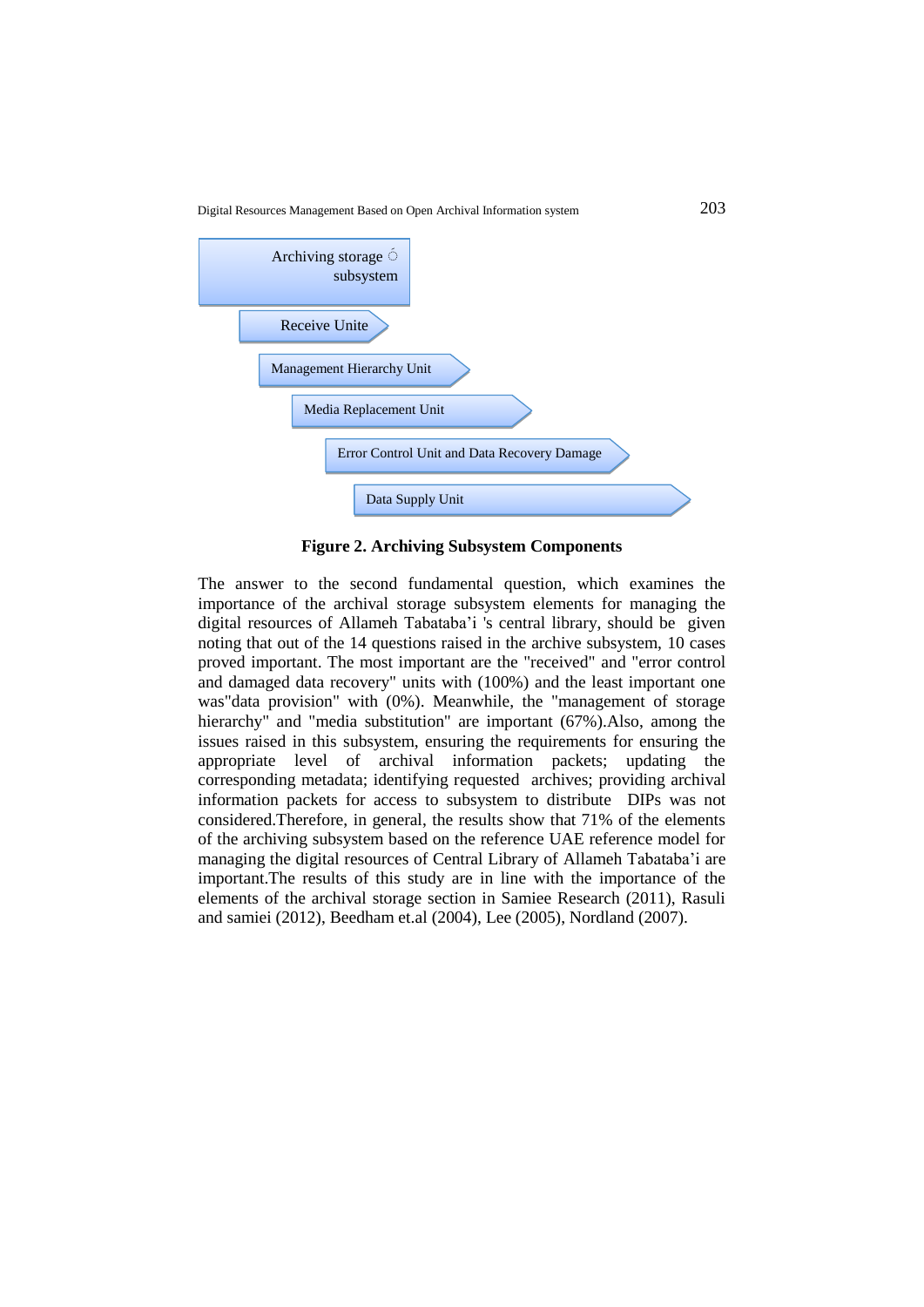| archiving storage subsystem              |                   |                |                   |                                                                                         |                   |                                      |                   |                                                |                   |                        |                   |                                |  |
|------------------------------------------|-------------------|----------------|-------------------|-----------------------------------------------------------------------------------------|-------------------|--------------------------------------|-------------------|------------------------------------------------|-------------------|------------------------|-------------------|--------------------------------|--|
| <b>General</b><br>assessment supply unit |                   | Data           |                   | Error<br><b>Control</b><br><b>Unit and</b><br>Data<br><b>Recovery</b><br><b>Damaged</b> |                   | Media<br><b>Replaceme</b><br>nt Unit |                   | <b>Hierarchy</b><br><b>Manageme</b><br>nt Unit |                   | <b>Receive</b><br>unit |                   | Sub<br>criteri<br>a            |  |
| perce<br>ntage                           | freq<br>uenc<br>y | perce<br>ntage | freq<br>uenc<br>y | perce<br>ntage                                                                          | freq<br>uenc<br>y | perce<br>ntage                       | freq<br>uenc<br>y | perce<br>ntage                                 | freq<br>uenc<br>y | perce<br>ntage         | freq<br>uenc<br>y | assess<br>ment'<br>S<br>result |  |
| 71%                                      | 10                | $0\%$          | $\theta$          | 100%                                                                                    | 3                 | 67%                                  | $\mathfrak{D}$    | 67%                                            | $\mathfrak{D}$    | 100%                   | 3                 | import<br>ant                  |  |
| 29%                                      | 4                 | 100%           | $\overline{2}$    | $0\%$                                                                                   | $\Omega$          | 33%                                  | 1                 | 33%                                            | $\overline{2}$    | $0\%$                  | $\Omega$          | <b>Not</b><br>import<br>ant    |  |

**Table 2. Survey of the status of the archiving storage subsystem**

# Q**uestion 3: Which elements of the data management section in the OAIS Reference Model are important? Is it important to manage the digital resources of Central Library** *of Allameh Tabataba'i* **University?**

This subsystem consists of four subsystems database management, query execution, report generation, and database updates.



**Figure 3. Data Management Subsystem Components**

In response to a third fundamental question that examines the importance of the data management subsystem elements for managing the digital resources of Allameh Tabataba'i 's central library, of the 17 questions in the data management subsystem, 10 cases proved important. The most important one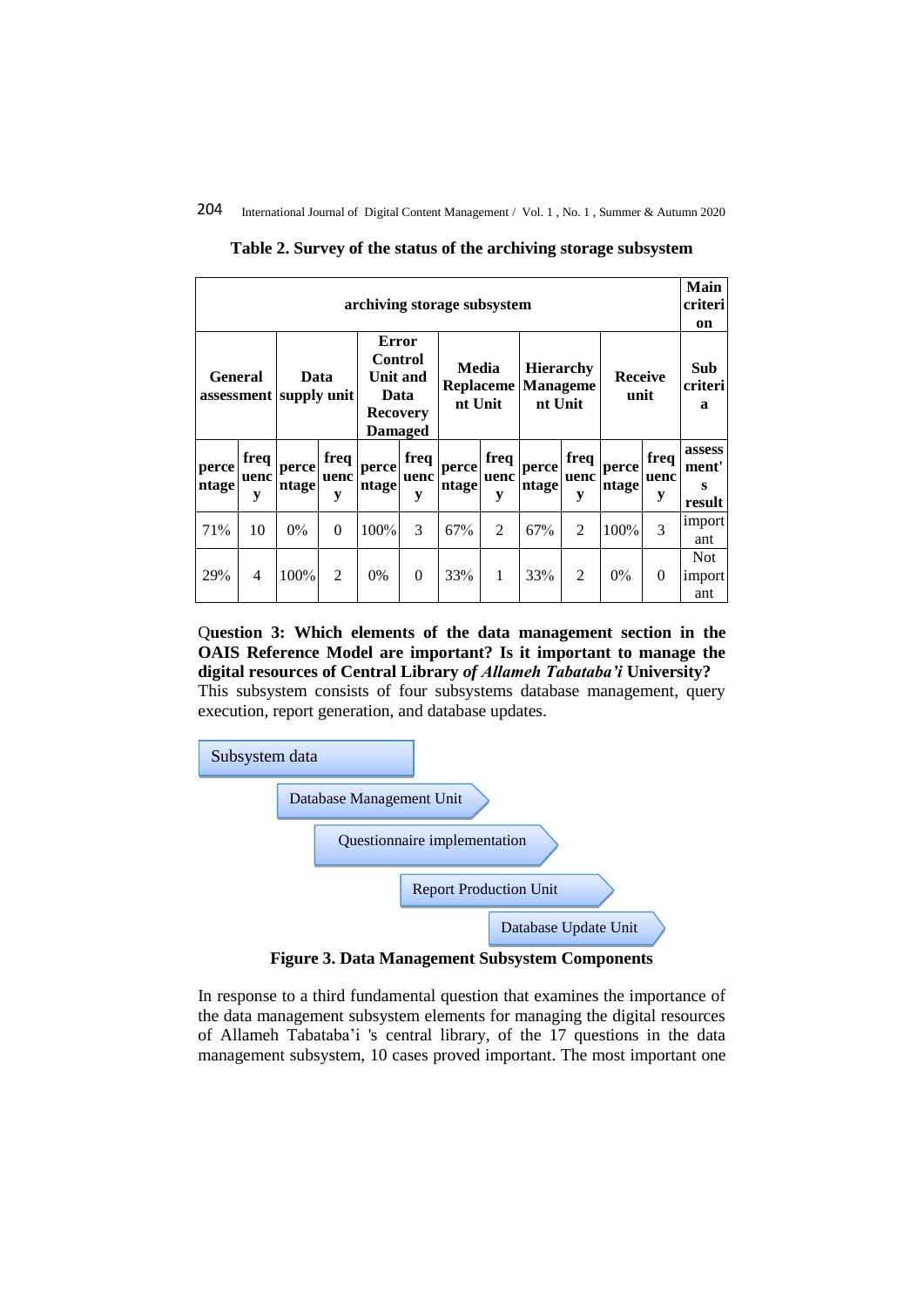is the Reporting Unit (80%) and the least important is the "Database Update" (40%). questionnaire implementation " is important with (67%) and "database management" (50%).Also, among the issues raised in this subsystem, providing internal validation of the contents of the database; creating and maintaining a database or table for data management; generating a set of results; the ability to create database update confirmation reports; statistics and errors for the access subsystem; acceptance; Updates from other digital storage subsystems (for example, various processing, access or management subsystems); Online updating of records individually by authorized employees; Updating synchronization with metadata in other systems was not considered. Therefore, overall results show that 59% of the elements of the data management subsystem are important for the management of the OIS Reference Model for managing the digital resources of Allameh Tabataba'i Central Library. The results of this study are consistent with the importance of the data management elements of Zahedi (2015) , Lee (2005), Nordland (2007).

|                              | Subsystem data management |                                          |                   |                                     |                   |                                        |                   |                                    |                   |                                |  |  |  |  |
|------------------------------|---------------------------|------------------------------------------|-------------------|-------------------------------------|-------------------|----------------------------------------|-------------------|------------------------------------|-------------------|--------------------------------|--|--|--|--|
| <b>General</b><br>assessment |                           | <b>Database</b><br><b>Update</b><br>Unit |                   | <b>Report</b><br>production<br>unit |                   | <b>Questionnai</b><br>re<br>implementa | tion unit         | <b>Database</b><br><b>Manageme</b> | nt Unit           | subcr<br>iteria                |  |  |  |  |
| perc<br>enta<br>ge           | freq<br>uenc<br>у         | perc<br>enta<br>ge                       | freq<br>uenc<br>у | perc<br>enta<br>ge                  | freq<br>uenc<br>у | perc<br>enta<br>ge                     | freq<br>uenc<br>y | perc<br>enta<br>ge                 | freq<br>uenc<br>у | assess<br>ment'<br>s<br>result |  |  |  |  |
| $\%$ ۵۹                      | ١.                        | $\%$ ۴.                                  | ۲                 | $\%$ $\wedge$ $\cdot$               | ۴                 | $\frac{0}{0}$ $\frac{0}{1}$            | ۲                 | $\%$ $\delta$ .                    | ۲                 | impor<br>tant                  |  |  |  |  |
| $\frac{0}{0}$ ۴۱             | ٧                         | $\%$ $\hat{r}$ .                         | ٣                 | $\%$ ٢.                             |                   | $\%$ ٣٣                                |                   | $\%$ $\delta$ .                    | ۲                 | <b>Not</b><br>impor<br>tant    |  |  |  |  |

**Table 3. Status of the data management sub-system**

**Question 4: Which of the elements of the Navigation Section at OAIS Reference Model are important for the management of digital resources in the central library of Allame Tabatabaee University ?** Is **it important to manage the digital resources of Central Library of Allameh Tabataba'i University?**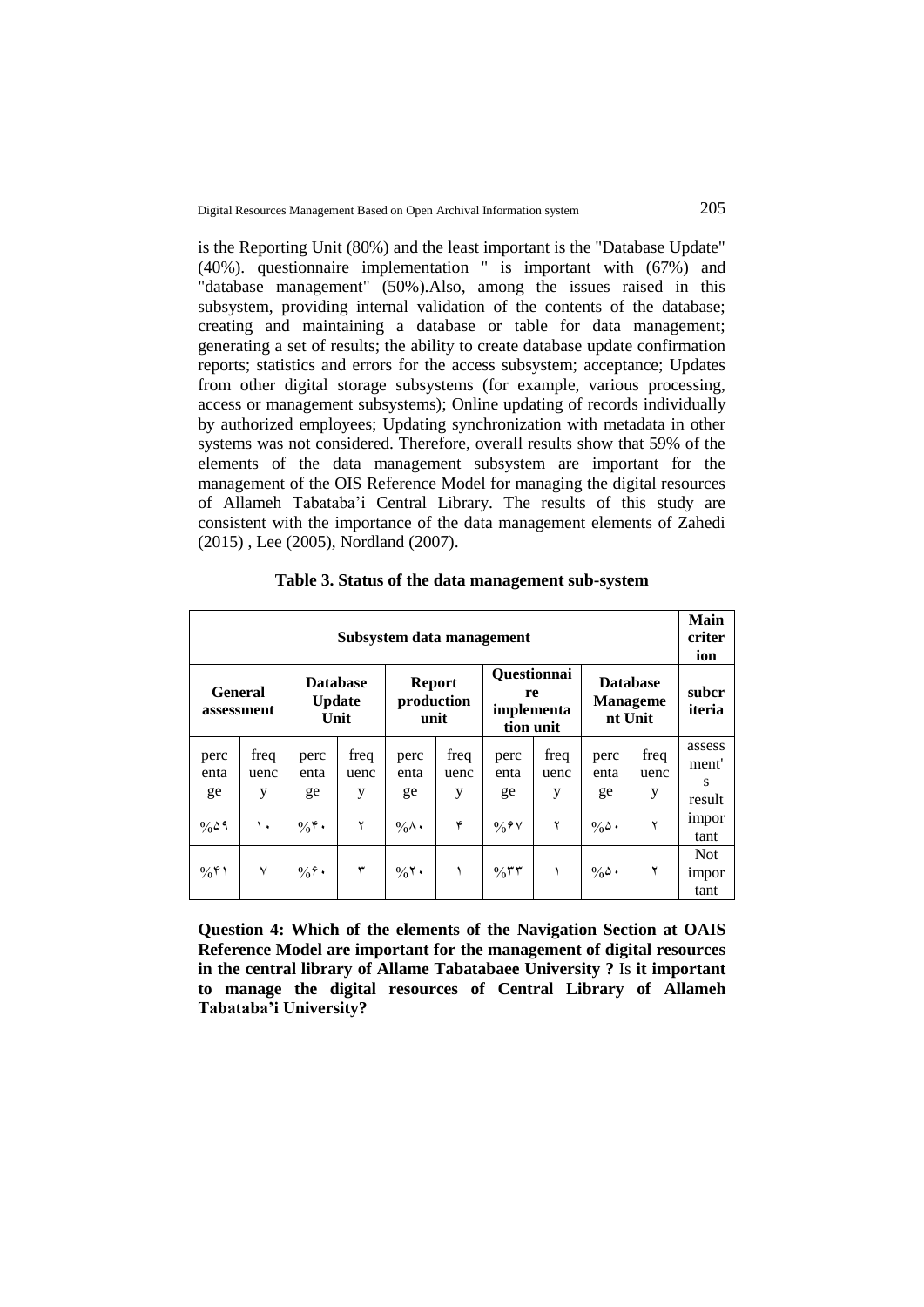This subsystem includes 6 subcontracting of the content delivery contract, system configuration management, updating archival information, setting standards, policies and procedures, reviewing delivery packages and activating requests.



**Figure 4: Components of the navigation subsystem**

In response to the fourth fundamental question, which considers the importance of the subsystems for digital resources management of Allameh Tabataba'i central library, it should be noted that out of the 34 questions 24 items proved important The most important ones are the "System Configuration Management" and "Checking the Deliverables Package" with (78%) and the least important one is "archiving update" with (40%). Meanwhile, the "content delivery contract" and "review of the delivery package" (75%) and "activation requests" are important (67%). Overall, the results show that 70% of the subsystem elements of Leadership are important based on the reference model of AIES to manage the digital resources of AllamahTabataba'i's central library. The results of this study are consistent with the importance of the elements of the planning (planning) section of Rasouli and samiei (2012), Nordland (2007).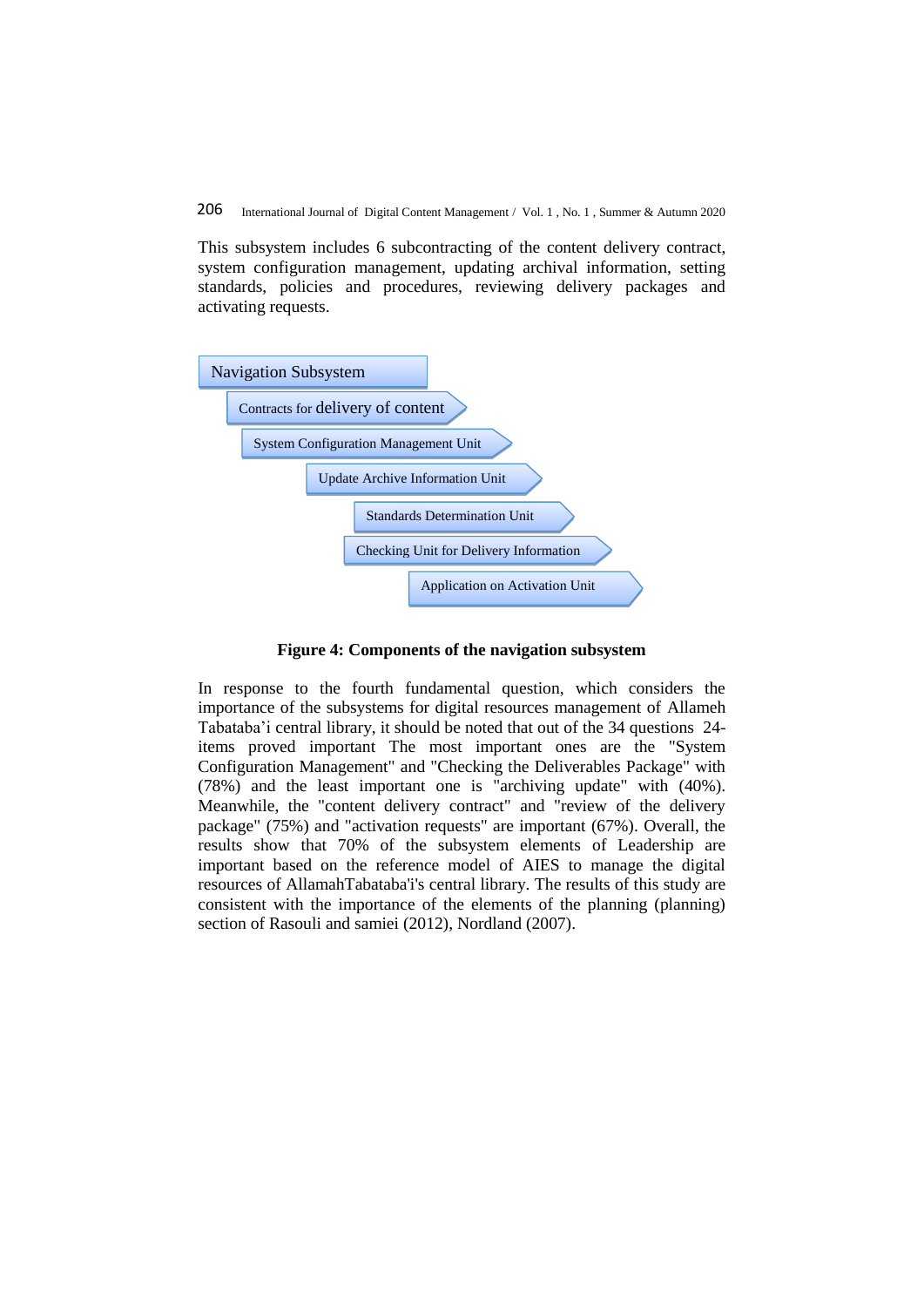|                                  | <b>Navigation subsystem</b> |                                                         |                      |                                         |                           |                                                                   |                |                                                  |           |                                                         |           |                                                                  |                   |                              |  |
|----------------------------------|-----------------------------|---------------------------------------------------------|----------------------|-----------------------------------------|---------------------------|-------------------------------------------------------------------|----------------|--------------------------------------------------|-----------|---------------------------------------------------------|-----------|------------------------------------------------------------------|-------------------|------------------------------|--|
| <b>General</b><br>assessme<br>nt |                             | <b>Applicati</b><br><sub>on</sub><br>activation<br>unit |                      | unit for<br>delivery<br>informati<br>on |                           | <b>Checking Standard</b><br>S<br><b>Determin</b><br>ation<br>Unit |                | <b>Update</b><br>archive<br>informati<br>on unit |           | <b>System</b><br>ation<br><b>Manage</b><br>ment<br>Unit |           | <b>Configur   Contracts</b><br>for the<br>delivery<br>of content |                   | Sub<br>crite<br>ria          |  |
| perc<br>enta<br>ge               | freq  <br>uenc<br>у         | perc<br>enta<br>ge                                      | freq  <br>luenc<br>y | perc<br>enta<br>ge                      | freq $\vert$<br>uenc<br>y | perc<br>enta<br>ge                                                | uenc<br>y      | $freq$   perc<br>enta<br>ge                      | uenc<br>y | freq   perc   freq   perc<br>enta<br>ge                 | uenc<br>y | enta<br>ge                                                       | freq<br>uenc<br>у | Asse<br>ssme<br>nt<br>result |  |
| 70%                              | 24                          | 67%                                                     | $\mathfrak{D}$       | 75%                                     | 3                         | 78%                                                               | 7              | 40%                                              | 2         | 78%                                                     | 7         | 75%                                                              | $\mathcal{R}$     | impo<br>rtant                |  |
| 30%                              | 10                          | 33%                                                     | 1                    | 25%                                     | 1                         | 22%                                                               | $\overline{2}$ | 60%                                              | 3         | 22%                                                     | 2         | 25%                                                              | $\mathbf{1}$      | <b>Not</b><br>impo<br>rtant  |  |

### **Table 4: Survey of the status of the sub-system**

# **Question 5: Which elements in the Protection and Maintenance Planning Section at the OAIS Reference Model are important for the management of digital resources?**

Is it important to manage the digital resources of Central Library of AllamehTabatabai University? This subsystem consists of four subsystems for monitoring the target community, monitoring technology, formulating strategies and standards for preservation, designing packages and migration solutions.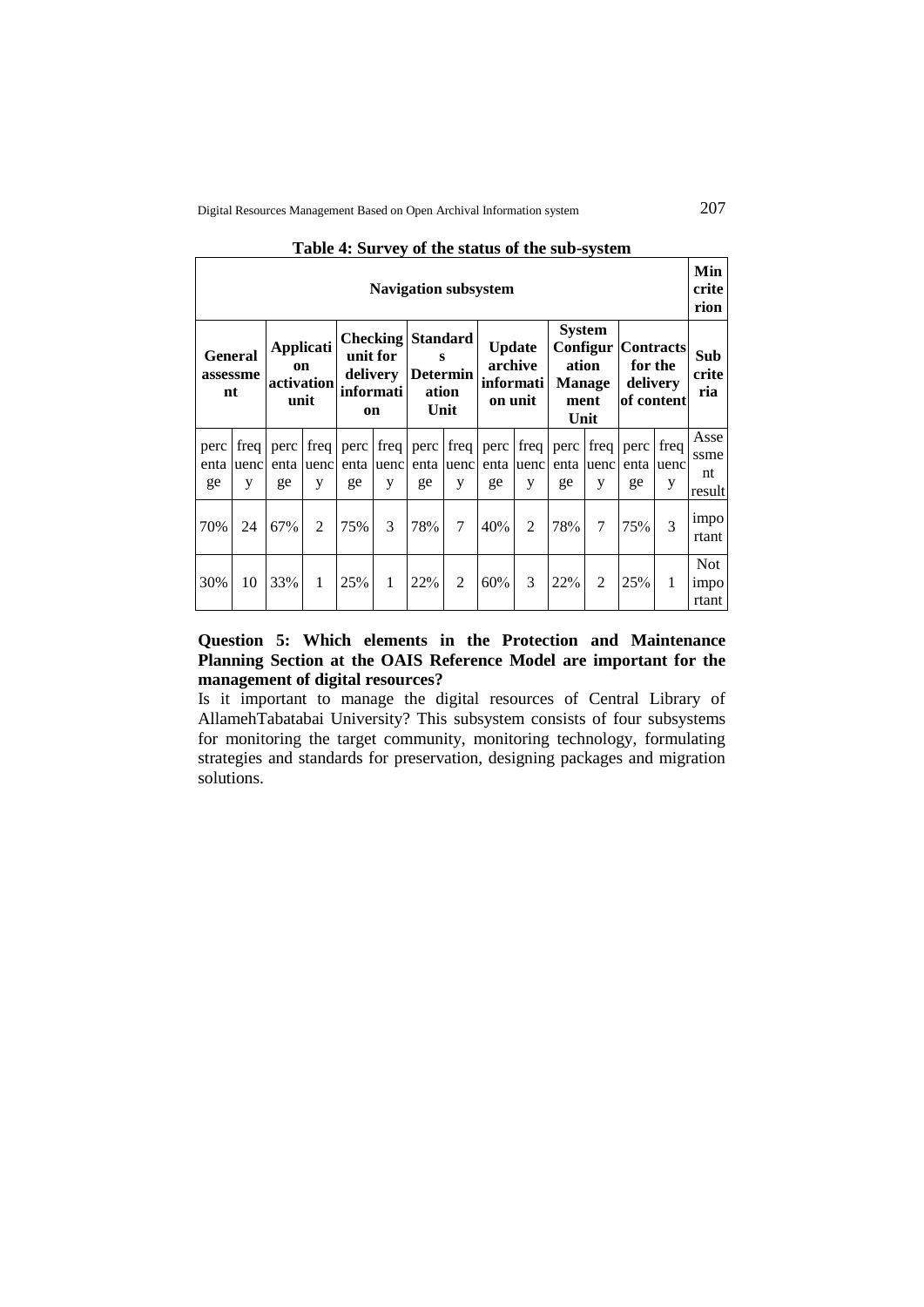

**Figure 5: Components of the protection and maintenance planning subsystem**

In response to the fifth question, which considers the importance of the elements of the preservation and management planning subsystem for managing the digital resources of AllamahTabatabai's central library, of the 25 questions raised 13 items proved important . The most important thing is for the "target community monitoring" unit with (78%) and the least important one for "technology monitoring" with (0%). In this regard, the "drafting of preservation strategies and standards" is important (67%), and only (30%) of the unit "Package design and migration solutions" was recognized.

Among the issues raised in this subsystem, monitoring the preservation of architecture and computer platforms (hardware and software) to identify new technologies for preventing system aging; monitoring metadata standards and data relationships; obtaining abstract consumer comments from the system Guidance; Submitting recommendations on system evolution to the management subsystem; Receiving and reviewing the damaged information retrieval policies and procedures from the management subsystem; Providing SIP delivery and AIP archiving forms for the management subsystem; Provide advice, customize Check the packages SIP or AIP archiving information about the application of these designs to the management subsystem; the creation of new AIP archive packet designs in response to the purpose of migration; the creation of pro module software in response to the data migration needs; the development of test plans in response to data migration needs ; Developing a review plan for related groups in response to the data migration needs; Developing implementation plans for the archiving of the new AIP archive packet in response to the data migration needs were not considered. Therefore, in general, the results show that 52% of the elements of the preservation and management planning subsystem is important based on the reference model of OAIS for managing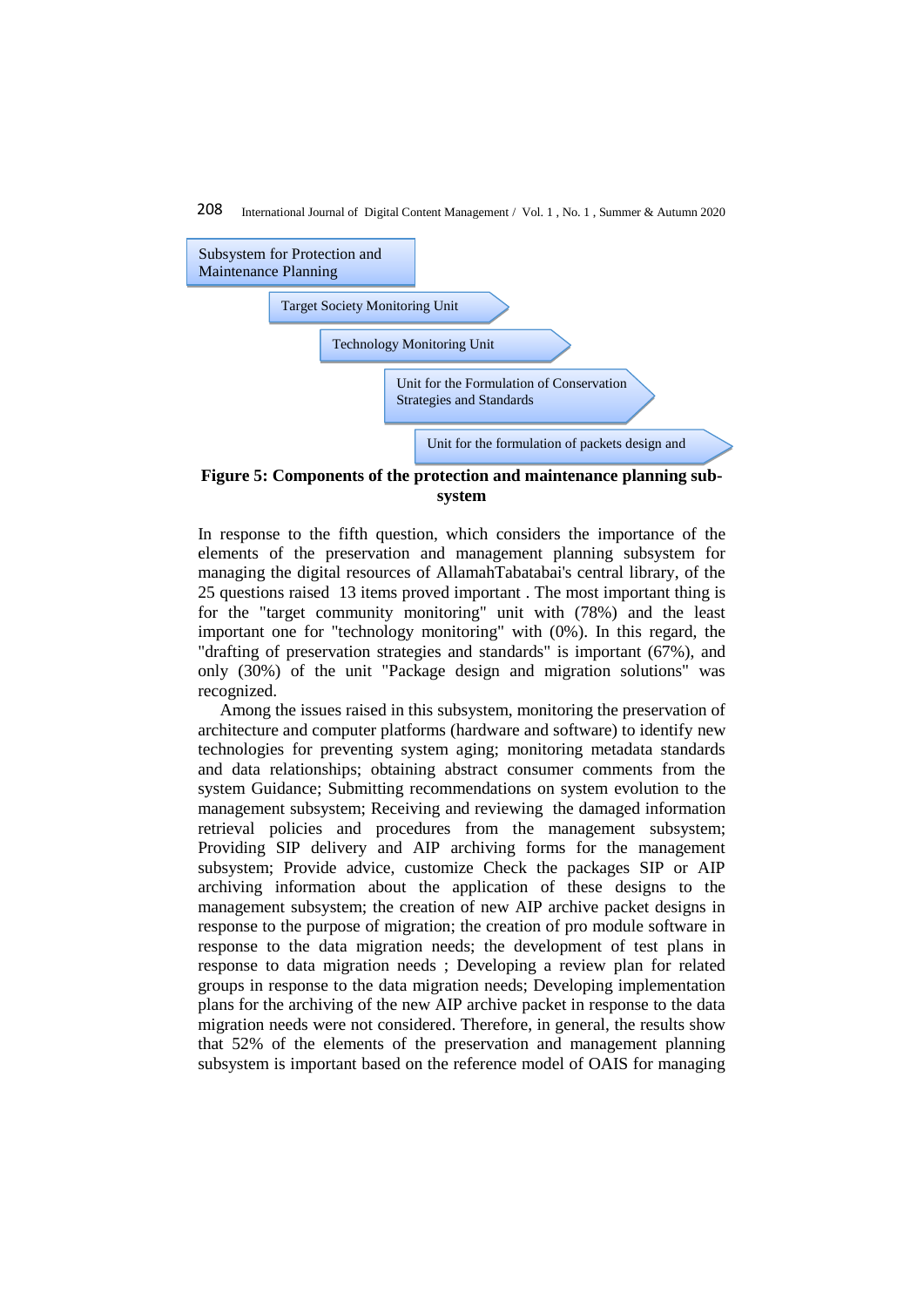the digital resources of AllamahTabatabai Central Library. The results of this research are important in terms of the importance of the elements of the preservation and preservation planning section with Samiee research (2011), Rasuli and Samiei (2012), Beldam and et.al (2004), Lee (2005), Alison (2006), Nordland 2007), McDonald's (2014).

|                            | Subsystem for protection and maintenance planning |                                                      |              |                                                                                     |     |                                                |               |                                                              |                      |                      |  |  |  |  |  |
|----------------------------|---------------------------------------------------|------------------------------------------------------|--------------|-------------------------------------------------------------------------------------|-----|------------------------------------------------|---------------|--------------------------------------------------------------|----------------------|----------------------|--|--|--|--|--|
| <b>Total</b><br>measurment |                                                   | Package<br>design and<br>migration<br>solutions unit |              | Unit for the<br>formulation<br>of<br>preservation<br>strategies<br>and<br>standards |     | <b>Technology</b><br><b>Monitoring</b><br>Unit |               | <b>Target</b><br><b>Society</b><br><b>Monitoring</b><br>Unit |                      | subcriteria          |  |  |  |  |  |
| percen freque<br>tage      | ncy                                               | percen freque<br>tage                                | ncy          | percen freque<br>tage                                                               | ncy | percen<br>tage                                 | freque<br>ncy | tage                                                         | percen freque<br>ncy | Assessment<br>result |  |  |  |  |  |
| $\%$ $\delta$ Y            | ۱۳                                                | $\%$ ٣.                                              | ٣            | $\frac{0}{0}$ $\frac{0}{1}$                                                         | 4   | $\frac{0}{0}$ .                                | ٠             | ۴<br>$\frac{0}{0}$ \                                         |                      | important            |  |  |  |  |  |
| $\%$ ۴۸                    | ۱۲                                                | $\%$ Y $\cdot$                                       | $\checkmark$ | $\%$ ٣٣                                                                             | ٣   | $\frac{0}{0}$                                  | ۲             | $\frac{0}{0}$ .                                              | ٠                    | Not.<br>important    |  |  |  |  |  |

**Question 6: Which elements of the access section at the reference model of the OAIS are important for the management of digital resources ? Is it important to manage the digital resources of Central Library of Allameh Tabataba'i University?**

This subsystem consists of 3 subsystems for coordinating access functions, generating a distribution packet, and delivering content.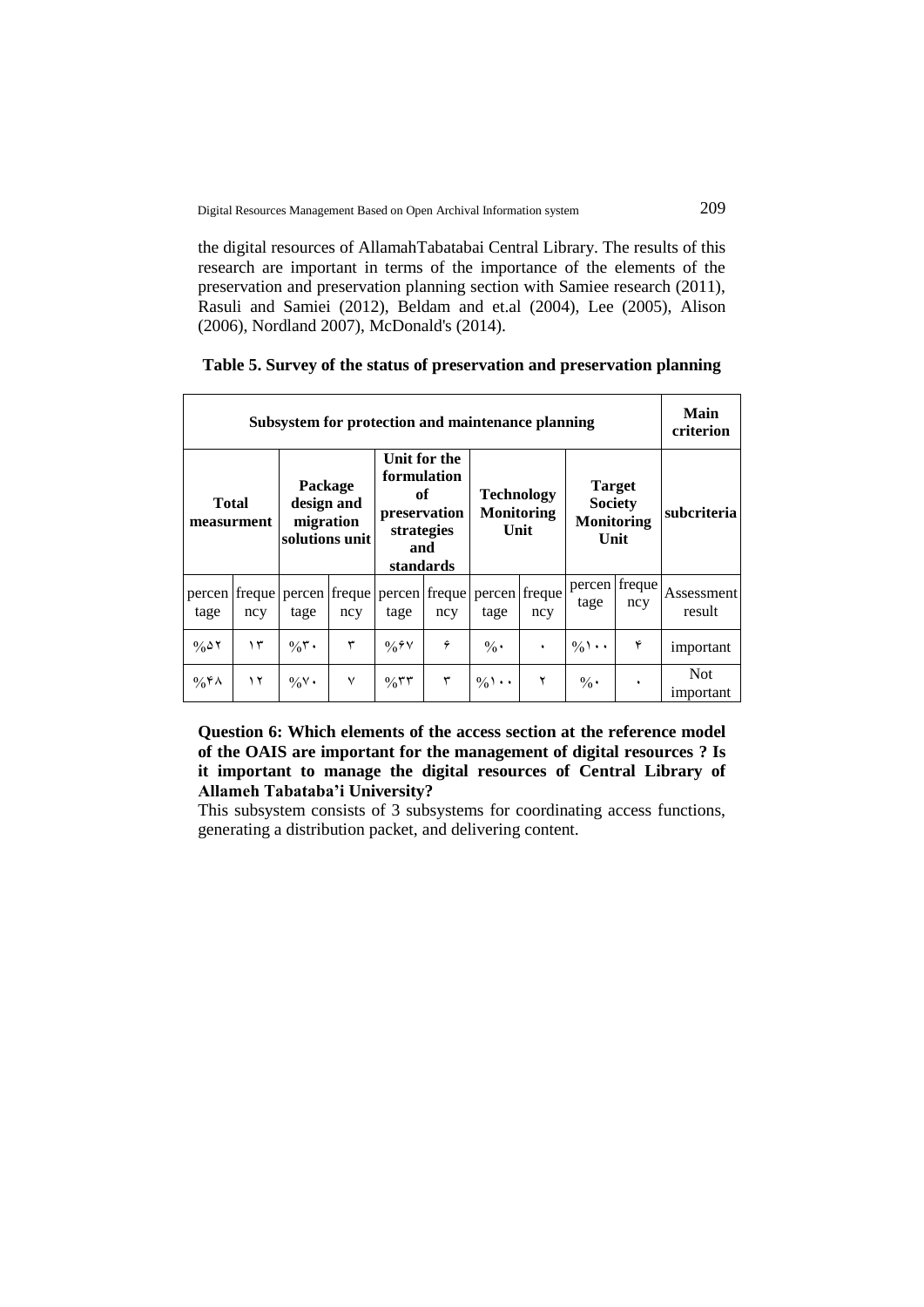

**Figure 6. Access control sub-system components**

In response to the sixth question, which considers the importance of the access subsystem elements for managing the digital resources Allameh Tabataba'i 's central library, it should be noted that out of the 43 queries raised in the access subsystem, 35 cases have been important. The most important thing is for the "coordination of access functions" (91%) and the least important for the "production of distributive package" (40%). Meanwhile, content delivery is important with 60%. Among the issues raised in this subsystem are the creation of employees to edit and delete metadata; the ability to combine search results with library inventory; the availability of search through engines Search outside of the system such as Google and Yahoo in accordance with the library policy; Receiving content delivery requests; Retrieving archive archives from the archiving subsystem; Sending a copy of it to the temporary storage environment for subsequent processing; Distributing the information packet Prepared in the temporary storage environment and send a message to the Preparatory Access Control Coordination Unit. In general, the results showed that 81% of access subsystem elements are based on the reference model of OAIS for the management of the digital resources of the central library of Allameh Tabataba'i. The results of this study are consistent with the importance of the accessory elements with researches of Rasooli and Samiei (2012), Zahedi (2015), Alison (2006), Nordland (2007).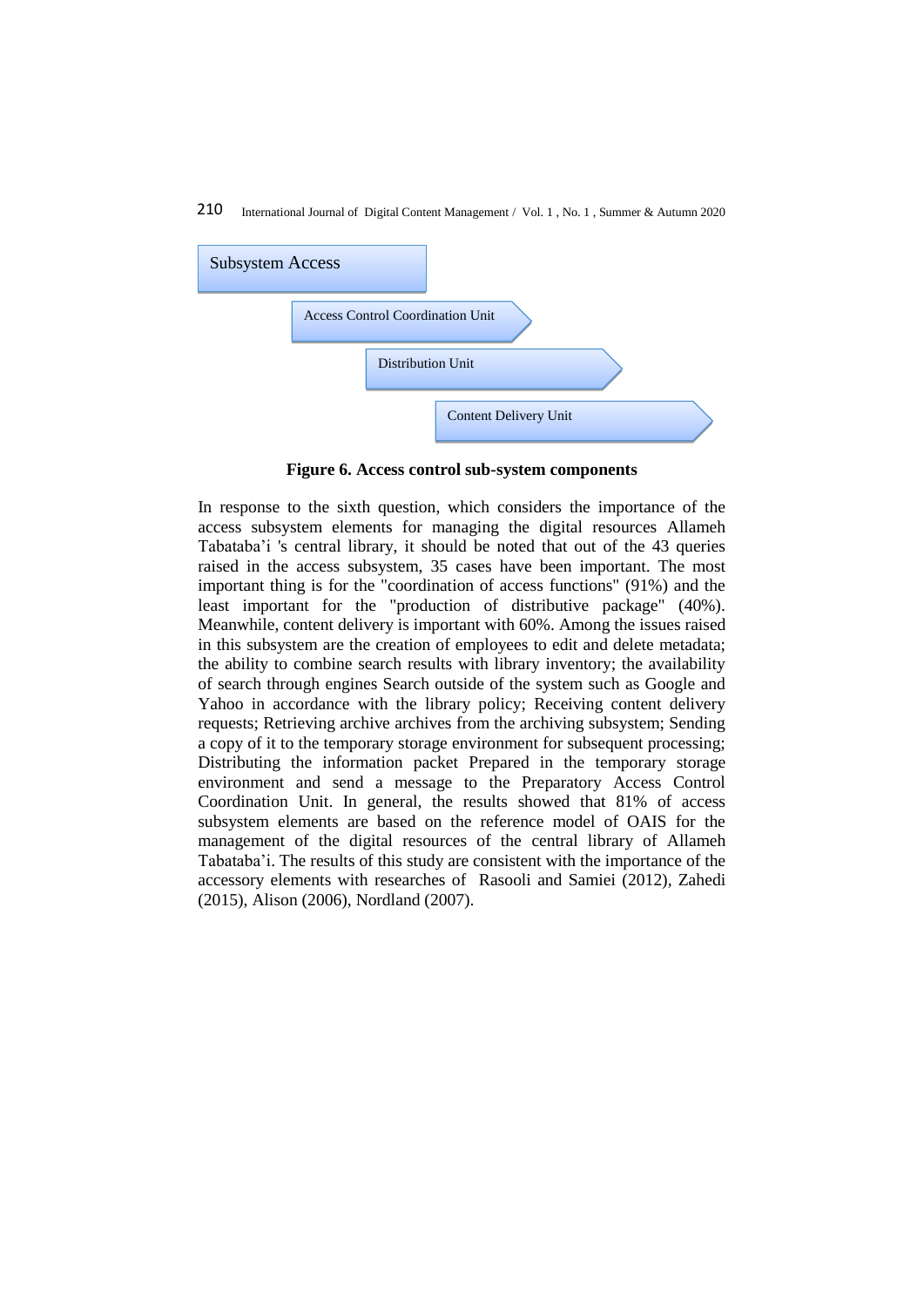|                            | <b>Access subsystem</b> |                                        |               |                             |               |                                               |                 |                         |  |  |  |  |  |  |  |
|----------------------------|-------------------------|----------------------------------------|---------------|-----------------------------|---------------|-----------------------------------------------|-----------------|-------------------------|--|--|--|--|--|--|--|
| <b>Total</b><br>measurment |                         | <b>Content</b><br><b>Delivery Unit</b> |               | <b>Distribution</b><br>Unit |               | <b>Access Control</b><br>Coordination<br>Unit |                 | subscrib<br>er          |  |  |  |  |  |  |  |
| percenta<br>ge             | frequen<br>cy           | percenta<br>ge                         | frequen<br>cy | percenta<br>ge              | frequen<br>cy | percenta<br>ge                                | frequen  <br>cy | Assessm<br>ent result   |  |  |  |  |  |  |  |
| 81%                        | 35                      | 60%                                    | 3             | 40%                         | 2             | 91%                                           | 30              | important               |  |  |  |  |  |  |  |
| 19%                        | 8                       | 40%                                    | 2             | 60%                         | 3             | 9%                                            | 3               | <b>Not</b><br>important |  |  |  |  |  |  |  |

#### **Table 6. Survey of access status**

## **Conclusion**

Utilizing the Open Archiving Information System (OAIS) Reference Model can have significant benefits to libraries and archives, and support the process of long-term protection and information accessibility in an appropriate manner. This template provides the management of information resources in a secured digital library. The beneficial feature of this template is compliance with the policies and procedures for long-term protection and secure and continuous access to information in a digital resource management process(Semple, 2015 ; Samiei, 2011). This information system provides a general framework for the construction and maintenance of digital information storage for long-term protection and access to digital material. The results of this study indicate that this model has considered all aspects of the implementation of a secure digital repository in a library, and Allameh Tabataba'i University, based on its structure, can use it as a native to manage its digital resources. Implement and implement. This template, in addition to the general processes that can be performed at each stage of the information management, defines all the subsets and operations that must be performed at each step on the information sent to the digital repository.

-- Success in the ingest stage, which determines the interaction between the digital library's reservoir and the information assigner, makes the tank capable of controlling the content. Considering that 90% of the elements of the ingest subsystem based on the reference model of OAIS are important for the management of the digital resources of the central library of Allameh Tabataba'I , it is suggested that 5 units of acceptance of the packet of information, the control of the quality of the package of delivery information, the production of archive information packet, the production of information and descriptive metadata, the synchronization of updating in the management of digital resources of the central library of Allameh Tabataba'i University be considered.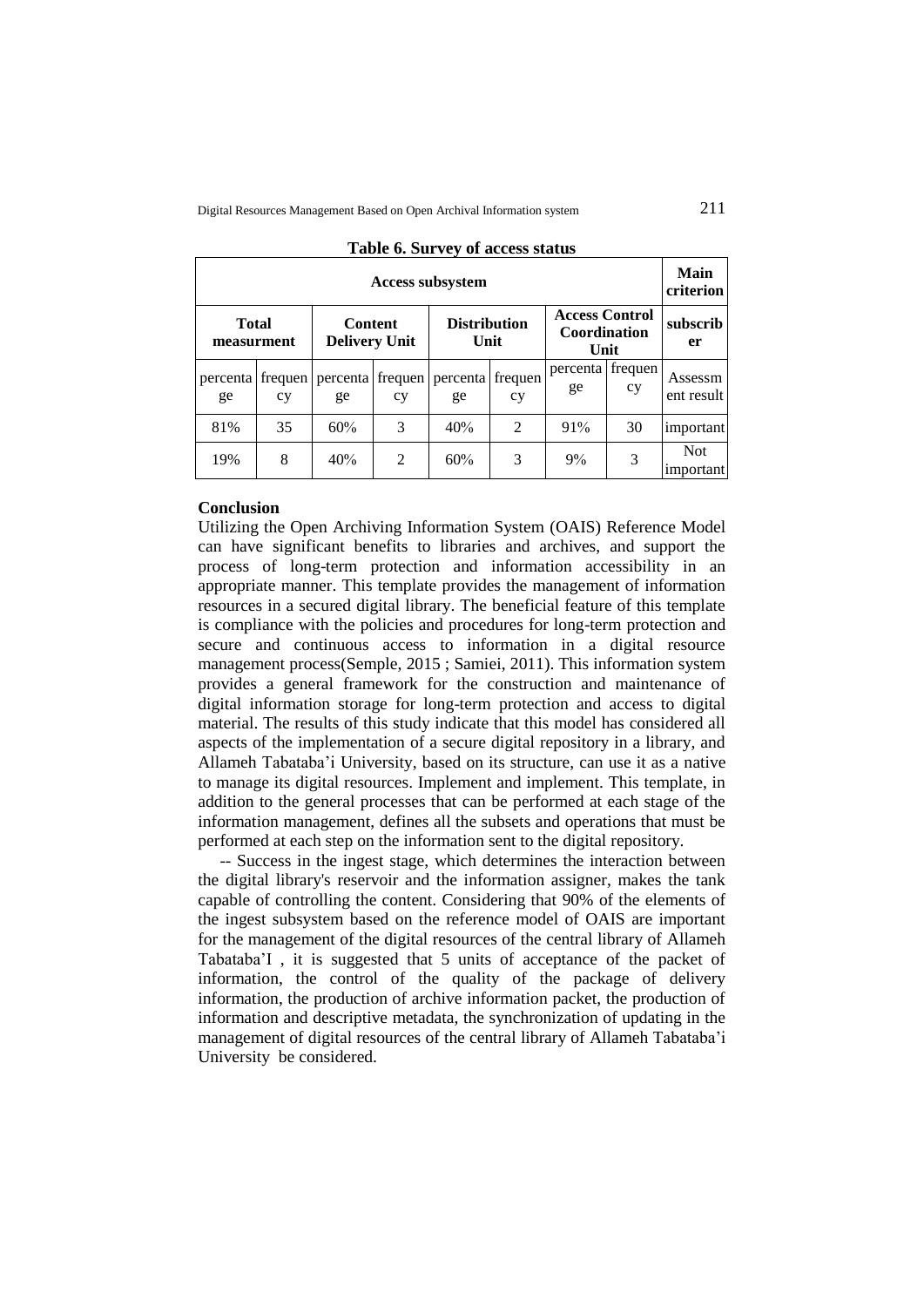- There is always minimal provision for long-term protection of digital resources, but if these conditions are not enough or do not go along with the advancement of technology then maintenance is not guaranteed. Considering that 71% of the elements of the Archiving subsystem based on the reference model of OIS are important for the management of digital resources of the central library of Allameh Tabataba'i therefore, in order to ensure and guarantee the protection, it is suggested in accordance with the research findings, the data acquisition units, the storage management hierarchy, media replacement, error control, and the recovery and recovery of damaged information under the archival storage system in the digital resources management process of the Central Library of Allameh Tabataba'i University be considered.

- Descriptive metadata are maintained to support the search and retrieval of archived content and the management of internal operations. According to the results of the research, 59% of the data management subsystem elements are important based on the reference model of OAIS for managing the digital resources of Allameh Tabataba'i Central Library. In order to conduct the digital resources management process of the Central Library of Allameh Tabataba'i University as standard and correct, it is suggested that database management units (metadata), query execution, report generation be included in the digital library data management system.

-The critical component of each library is its resource management function, because all functions of the digital library, such as guidelines and guidelines for the delivery of resources, system configuration management, archival archive updates, and application acceptance, are included. Therefore, the inappropriate performance of this section affects the performance of the entire sections. According to the results of the research, 70% of the elements of the governance subsystem based on the reference model of the UAIS for managing the digital resources of Central Allameh Tabataba'i 's library are important, and for the proper implementation of the subsystem management it is suggested that the units of the contract for the delivery of content, manage system configuration, update archival information, set standards, policies and procedures, review the delivery packages in the digital resources management system of Central Library of Allameh Tabataba'i University.

- Based on the reference pattern and opinions of the experts in the library's digital library, current, accurate and documented strategies must be proven . This should be clear, comprehensive, current, and usable, so considering that 52% of the elements of the OAIS Reference Framework for Protecting and Protecting the Subsystem is important for managing the digital resources of the Allameh Tabataba'i Central Library. Therefore, in order to properly manage the digital resources in the central library of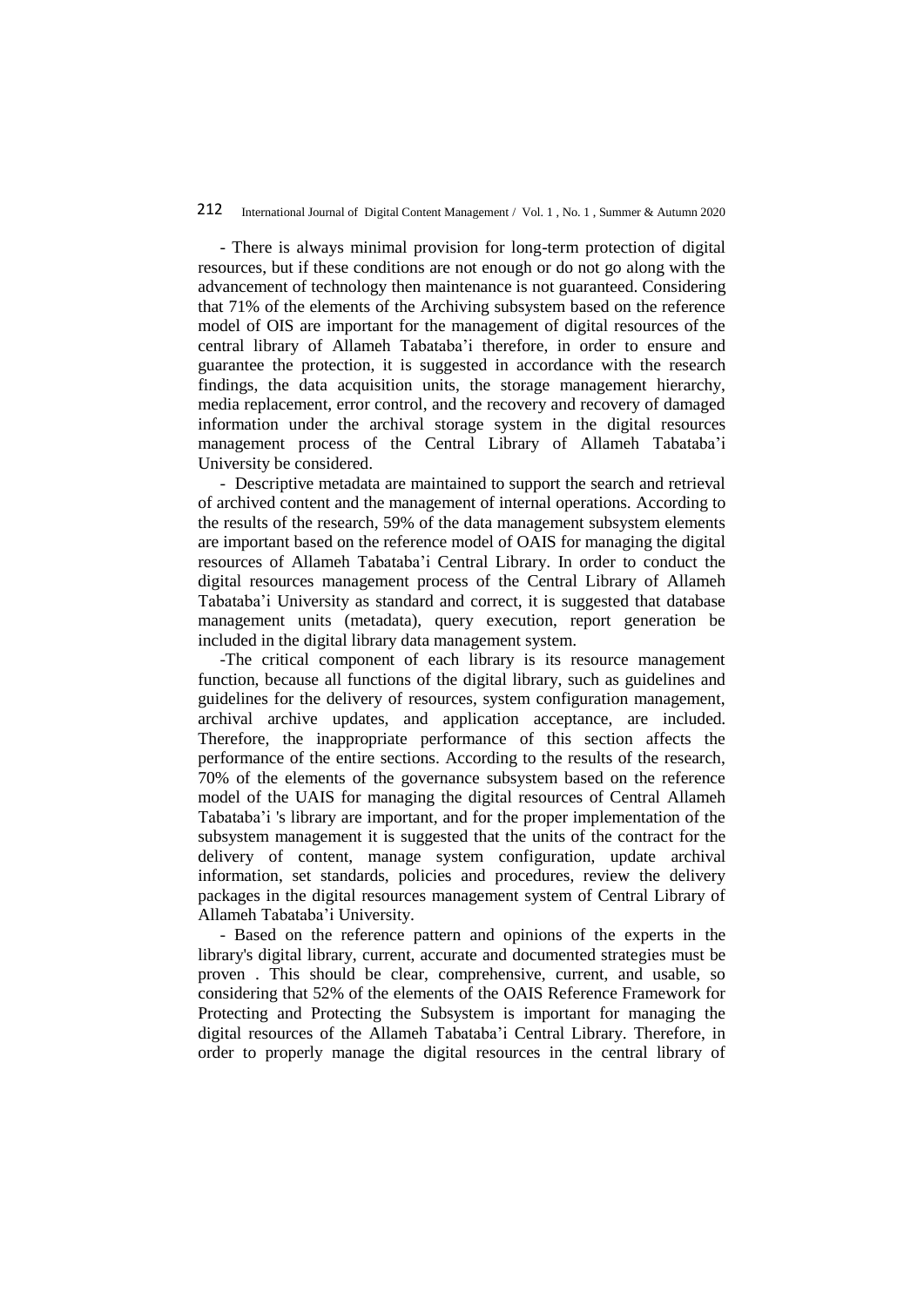AllamehTabataba'i University, it is recommended that the subsidiaries of the target community be monitored. Formulation of preservation strategies and standards, elaboration of packaging designs and migration strategies of the reference model of the OAIS must be considered.

- The access section provides the minimum level of metadata that allows digital objects to be mapped and managed in the system. This metadata helps locate request, receive and deliver content in the archives. Therefore, based on the findings of the research, that 81% of the access subsystem elements based on the reference OAIS reference model for managing the digital resources of Central Library of Allameh Tabataba'i, seems to be the use of the proposed elements of the library in Providing information packets and providing appropriate access levels to meet the needs of their users:

- -controlling access to data based on various authorized levels (such as general users; metadata production librarians; digital file support and maintenance staff; system administrator)
- -Definition of the terms of access to digital objects individually or collectively
- -Ability to search for images, multimedia, full text with standard search operators and advanced search
- -The availability of objects in the storage for automated functions such as data mining or auto resource retrieval
- -The system should provide metadata for the collection of existing protocols such as OAIS
- -Ability to perform correlated search through various sites
- -Functions (subject matter updates, number and resources used, corrective notes, etc.), forms (email, RSS, podcast, etc.), dynamic selection of delivery media without re-requesting, restrictions
- -Providing a wide range of standard formats for displaying and enabling the user to personalize the display of search results
- -Providing access to a suitable copy of the document (image, video, etc.) for the user
- -Availability of access to other caches or systems for collecting web-based metadata based on automated library access standards and protocols.
- -Supporting different languages and non-roman lines in search and retrieval and display
- -Accessing all copies of the digital object in the repository
- -Send request reports to the subsystem of data management and get relevant metadata
- -XML output for batch downloads.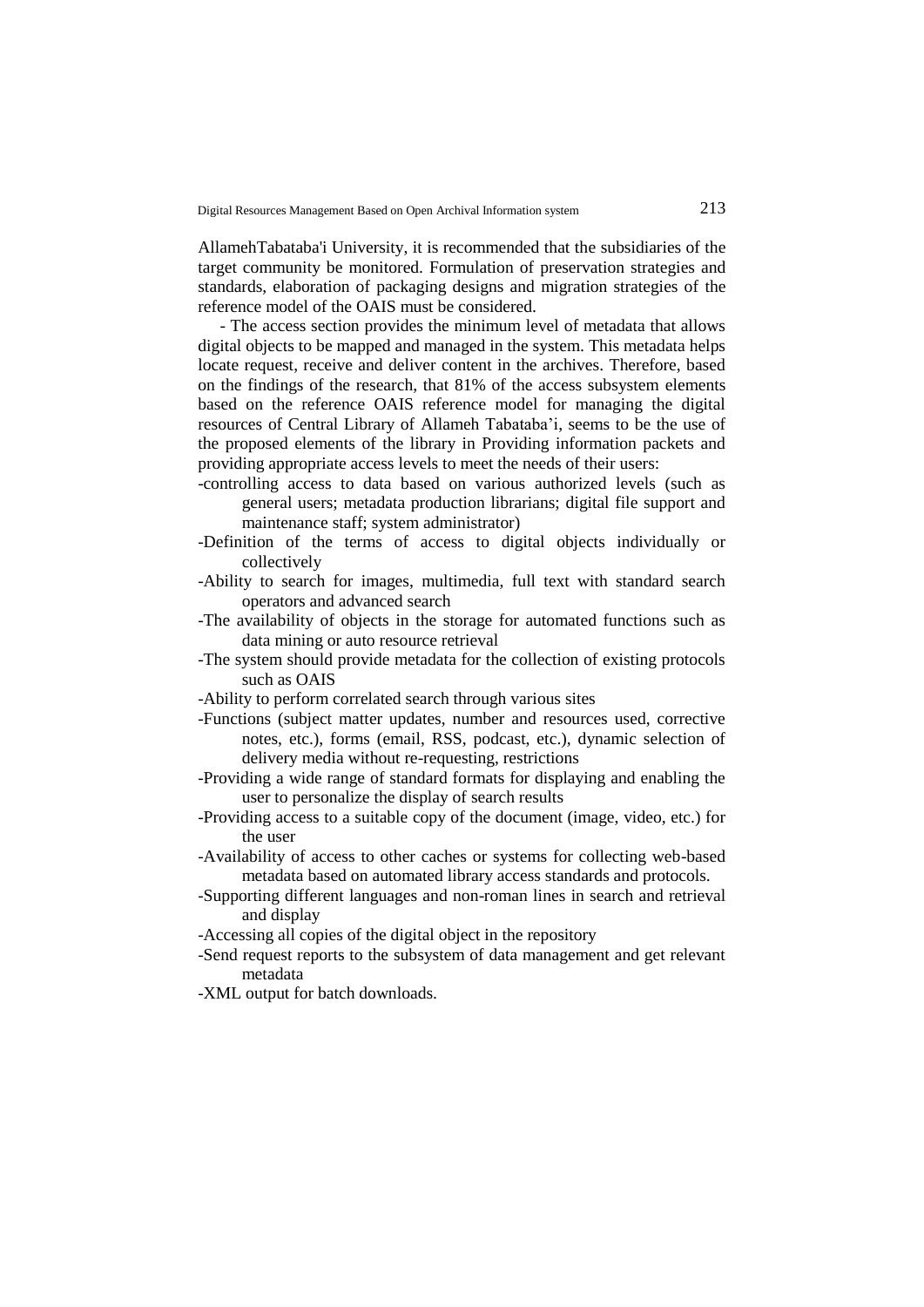### **Reference**

- Allinson , J. (2006). An introduction to OAIS and reference models for repositories. Available at: [http://www.UKOLN.ac.uk](http://www.ukoln.ac.uk/)
- Beedham, Hilary and et al. (2004). Assessment of UKDA and TNA Compliance with OAIS and METS Standards. Available at [:http://www.jisc.ac.uk/ media / documents / programmes /](http://www.jisc.ac.uk/whatwedo/programmes/preservation/)  preservation / oaismets.pdf
- Consultant Committee for Space Data System(CCSDS).( 2002) Refrence Model for an Open Archival Information System. Available at: http://ssdoo.gsfc.nasa.gov/host/wwwclasic.
- JamaliMahmouei, Hamid Reza (2009). Information Resources Management . Available at: [https://sites.google.com/site/hjamali/irm.](https://sites.google.com/site/hjamali/irm)[In Persian]
- Lee, C. A. (2005). Defining digital preservation work: A case study of the development of the reference model for an open archival information system. Doctoral Dissertation,US: The University of Michigan
- McDonald , R. H., and Walters , T. o. (2014). Sustainability models for digital preservation federations. Available at: http://www.ils.unc.edu/digccurr2014/papers/McDonaldWalters\_paper  $-6-4.pdf$
- Nordland, L. P. (2007). The long and short of IT : the International Development Research Centre as a case study for a long-term digital preservation system .Canada: University of Manitoba.
- Rasuli, Zohreh and Samiee, Mitra (2012) Proposed Model for Managing the Digital Image Organization of the Deputy Director of the National Library and Archives of the Islamic Republic of Iran based on the reference archival model of the Open Archival Information System (OAIS).Paper Presented at Archives for everyone ,May 2012,at Tehran, Iran, [In Persian]
- Samiee, Mitra 2.(2013). Digital Library Standards: Storage Standards and Preservation Standards. Tehran: National Library and Archives of the Islamic Republic of Iran. [In Persian]
- Samiee, Mitra 1 .(2013). Preservation Metadata and Compliance with the Standards for the Open Archiving information system (OAIS)Reference Model. Quarterly national studies on library and information organization,Vol.23,No4 : 152-169.
- Samiee, Mitra and et.al. (2011). Analysis and analysis of the open source archival reference system .Paper Presented at the first Iranian National Archives Conference (Archives for All): Electronic Document Management, May 2011.Tehran,Iran
- Samiee, Mitra(2011). Investigating the status of digital preservation of the resources of the National Library of the Member of the Consortium for International Protection of Internet and providing a template for